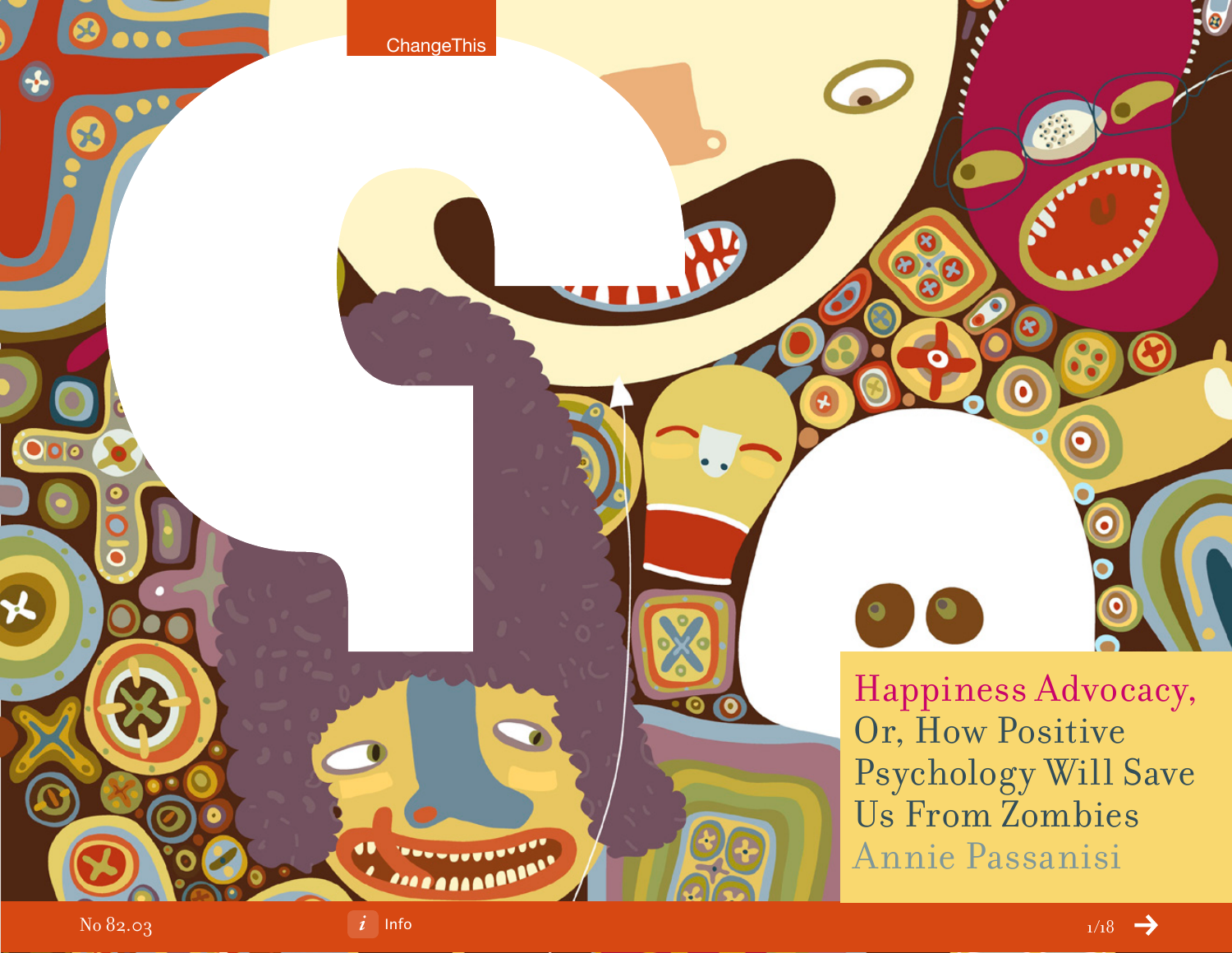"What we achieve inwardly will change outer reality."*– Plutarch*

"Death and Famine and War and Pollution continued biking towards Tadfield, and Grievious Bodily Harm, Cruelty to Animals, Things Not Working Properly Even After You've Given Them a Good Thumping, But Secretly No Alcohol Lager, and Really Cool People traveled with them."*– Neil Gaiman and Terry Pratchett's Good Omens*

"If you're happy and you know it, clap your hands."*– Kids*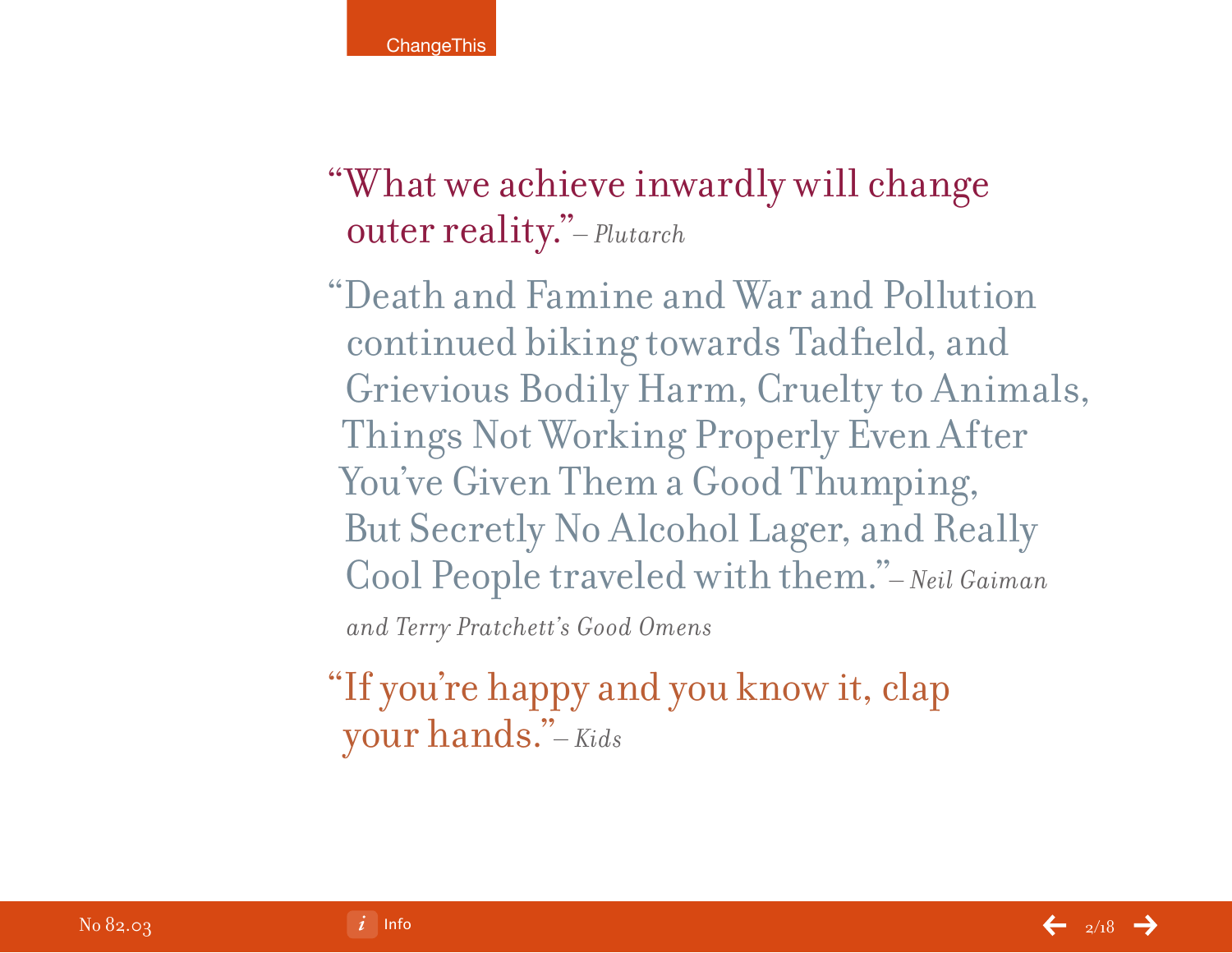### Friends, Romans, countrymen, lend me your Braaaaaaains…

"It's the end of the world as we know it" and the members of REM may "feel fine" but most of us don't. Most of us are running scared—like Chicken Little "The sky is falling!" scared. And who can blame us? If I had a nickel for every time a newscaster said "Armageddon" or "Apocalypse" or "Doomsday" lately, I could buy my own station and tell them to knock it off. If I had a penny for each time words like "terrorism," "recession," "crisis," "epidemic," "scandal," "war," or "downfall" were uttered on air, I'd be richer than Beyoncé.

## Our emotional apocalypse is nigh! Fear-mongering zombies have taken control of society.

## This is a test of your Emergency Anxiety System. Please stand by. BEEEEEEEEP.

Newsflash: We are living in a Culture of Fear. During the "Chilean mine crisis" of 2010, a CNN anchor asked Larry King when the last time a similarly triumphant story aired on TV. Their conclusion? Apollo 13. (This just in: Our sources have confirmed Apollo 13 took place in 1970. 40 years with no hope on the news?) Breaking News: Our emotional apocalypse is nigh! Fear-mongering zombies have taken control of society. No end in sight or hope on TV. Extra, extra, read all about it! Forces are rising against The Great Fear. If YOU are ready to change things, stay tuned for details…



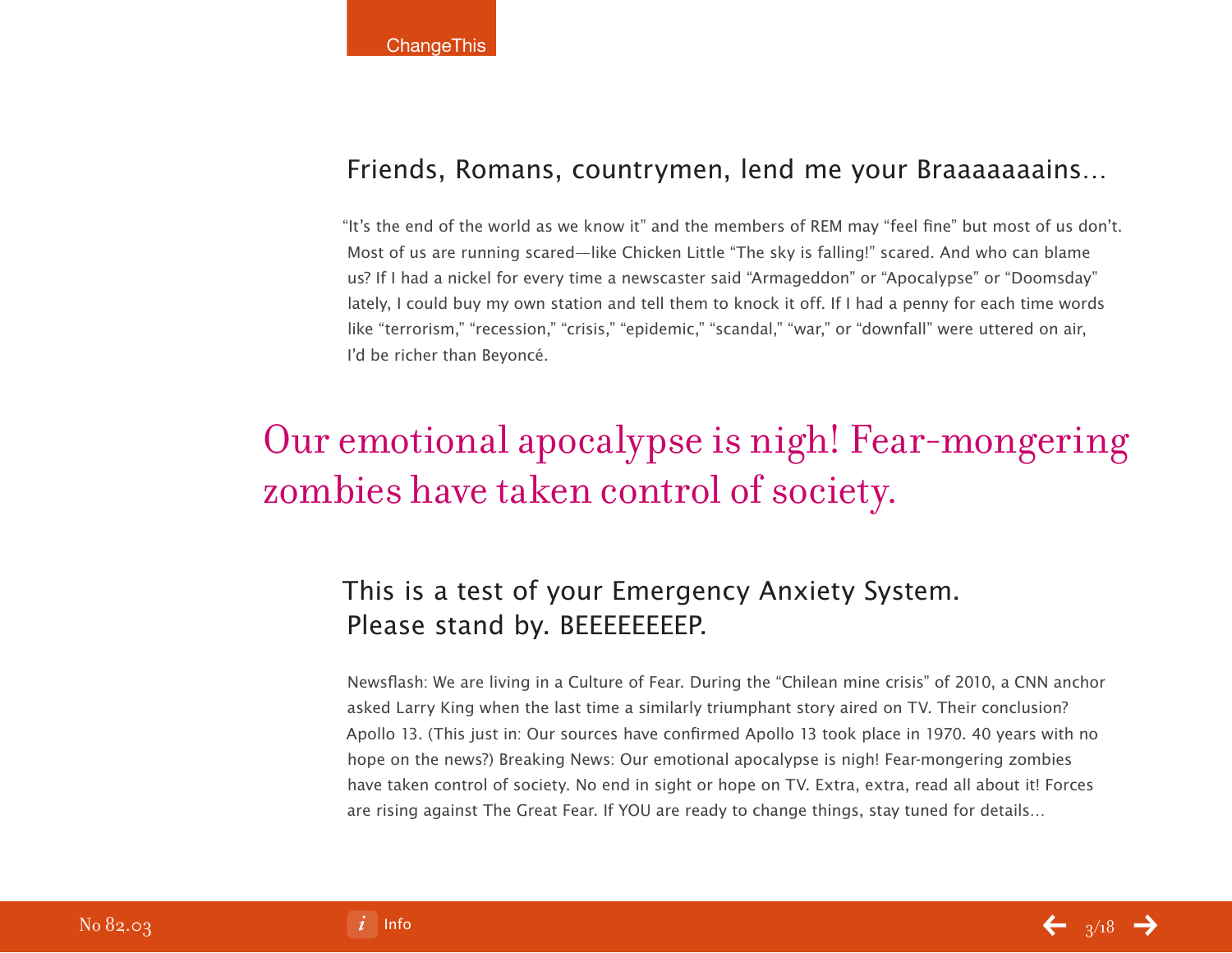### What if?

According to some smart scientist somewhere, uncertainty is a leading cause of stress.<sup>1</sup> So let's make a decision. Let's for a few moments decide to agree with the newscasters, the naysayers, the Debbie Downers.

Yes. The world is ending. The Apocalypse looms. In 2012, H1N1-carrying zombies will surf in on the melted polar ice caps and wage war with lead paint covered robots that shoot nukes. Humanity is toast.

Okay. The icky part is over. This is the part where I remind you of some good news: every horror movie has its heroes. After the last zombie has fallen, there is always someone left to repopulate the earth and tell the tale.

What if the world ends tomorrow? You can be sure I'll be one of those leftover people. And I'd like some company (I can't eat all those Twinkies by myself).

### What you'll need, or rather, what you won't.

Please feel free to leave the following items at home: Your chainsaw, tin-foil hat, anti-robot laser beam, Martian to English translation dictionary, any form of weaponry, and your "fight or flight" response. I assure you that you won't need them. In order to survive, you'll just need Happiness.

1 For you detail-oriented nitpickers out there, the nameless smart scientist works for the National Institute of Occupational Safety and Health and the article is [Stress Management for the](http://www.imcontagious.com/) [Health of It.](http://www.imcontagious.com/)

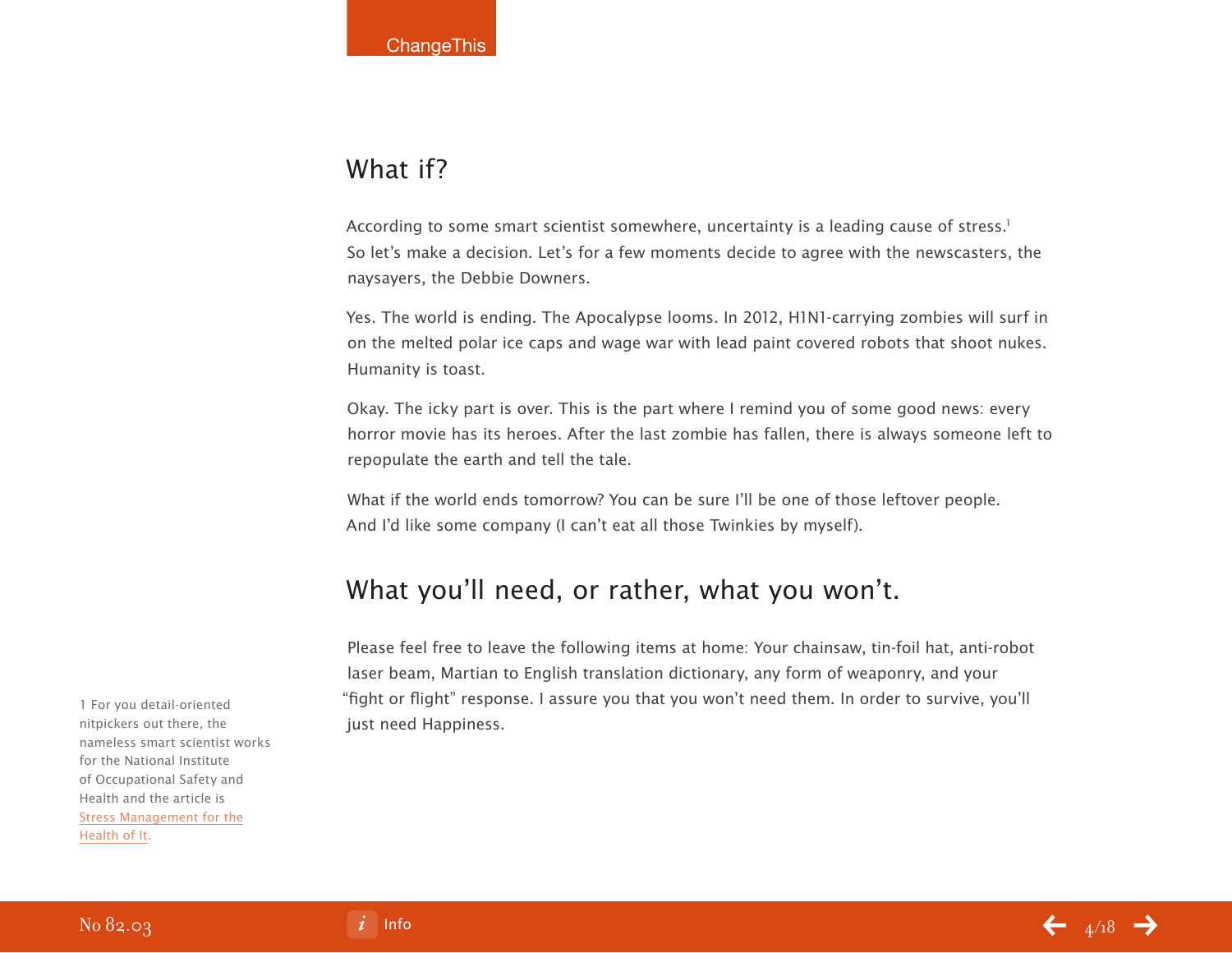### Whoa, whoa, whoa. Happiness?

Yes. Happiness. That feeling you get from [StuffOnMyCat.com](http://www.imcontagious.com/) or Skyping with a far away friend. Side effects include: joy, contentment, glee, elation, and surges of confidence, hope, and gratitude. That happiness. If you're ready to throw in the towel (or this in the garbage), kindly allow me to clarify something. This ain't yo' momma's (or for that matter my momma's) self-help book. (For the record, my mom's books are fantastic.) If MacGyver can stop a bomb with a toothpick, we can save the world with happiness. "Fiction!" you say? It's even been scientifically proven. You see, it's all in the technique, my friends.

People define happiness differently and derive it from different things. According to Charlie Brown it's a "warm puppy." According to the Beatles it's a "warm gun." You can warm whatever you like, but **here's what happiness isn't:**

**Selfish:** When did feeling good start feeling so bad? Happiness is not a teeter-totter—just because you're up doesn't mean somebody else has to be down. The science shows us the opposite is actually true—positive emotions spread like viruses in social groups. So the next time you ask yourself, "Who am I to be so happy amid all this sadness?" remind yourself you're the one who will turn it all around (and congratulate yourself for your excellent use of "amid").

**A Constant State:** In the immortal words of REM, "Everybody hurts sometimes." According to Professor Tal Ben-Shahar of Harvard, if you don't experience negative emotions you're "either a sociopath or dead." Or a member of the undead? If this applies to you, please stop reading now and leave the rest of us to plot your demise in peace.

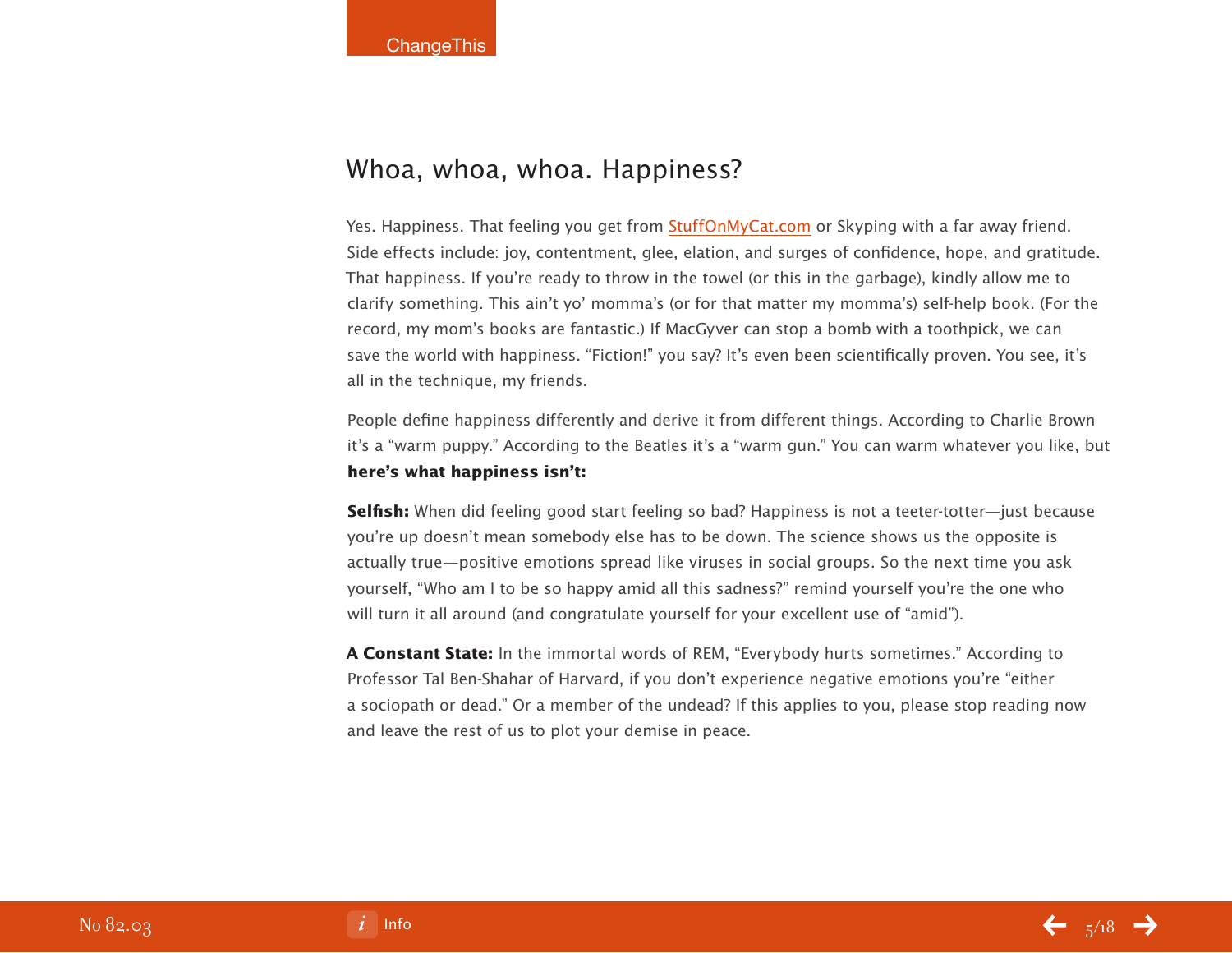**Unrealistic:** No worries, you'll take no oaths of "cock-eyed optimism" or "Pollyanna thinking." Happiness doesn't require delusion. It's important to know that life isn't all "sunshine, lollipops, and rainbows" and to react accordingly. Auto-piloting a happy face helps no one. This isn't about "grin and bear it," it's about "grin and deal with it." Deal?

**Commercial:** Sorry, Coca-Cola. I may be buying what you're selling, but I'm not picking up what you're puttin' down with your whole "Open Happiness" campaign. The Beatles told us money couldn't buy us love and it can't buy us joy either—not even in the crisp refreshing form of Diet Coke. Same goes for you, Hallmark.

**Fluffy:** The Science of Happiness is just that—science. There were experiments involved, and lab coats, and fancy-schmancy technologies. Nerds rejoice!

**Counterculture:** The Science of Happiness applies to all people regardless of age, gender, political views, geography, socio-economic status, sexual orientation, or favorite food. It transcends culture, so cannot be called "counterculture." There is nothing unpatriotic about happiness, nor does it require large amounts of LSD. Sure, people may call me a "hippie," but I'd rather be a hippie than a zombie any day.

The Science of Happiness applies to all people regardless of age, gender, political views, geography, socio-economic status, sexual orientation, or favorite food.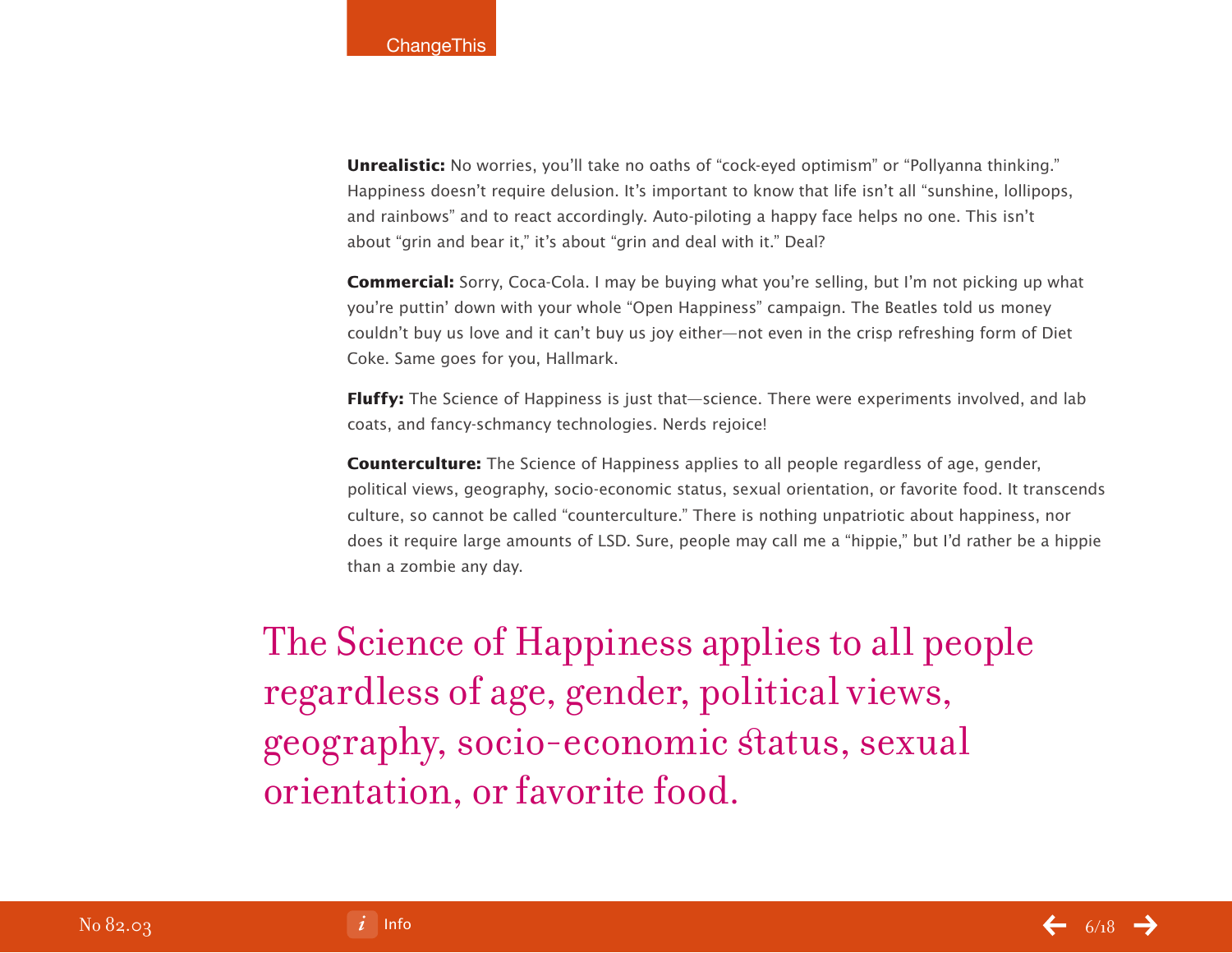#### Choose your own adventure.

"But hooooow? How can I be happy?", you may whine. Well, my dears, that's up to you. I'm not Dr. Phil, your momma, or your shrink. And in my experience as a 20-something wellness expert, I've discovered that people in Generations X, Y, and Z don't like to be told what to do anyway. I propose, instead, a radical new self-help idea—helping yourself.2\* Happiness is like a Choose Your Own Adventure novel. Remember those? "If you want to fight the zombie, turn to page 92. If you want to run away screaming, turn to page 3." The bad news is, you have to choose to be happy. The good news is, you get to choose to be happy.

There is no road map to Happiness Land. Repeating a specific phrase a certain number of times, buying a shiny new product, or following an intricate set of instructions to the letter may get you closer but the choices are ultimately yours. And it really is a choice. According to Sonja Lyubomirsky, Ph.D., Professor of Psychology at the University of California, Riverside (and possessor of an awesome last name), 50% of your happiness is based on genetics (thanks, Mom and Dad), 40% on intentional activities (or choices!) and 10% on circumstances. For those of you who are just skimming this page, I repeat—**only 10% is based on circumstance.** That horrible boss, or unfulfilling day job, psycho mother-in-law, bad perm, titanic over-draft fee—all those things the fear zombies thrive on—are responsible for only 10% of your happiness. 10%. That's not even a decent sale discount.

So here's your scenario… "You turn a dark corner, shivering in your Chucks. There, before you, is the dreaded fear zombie. It lurches toward you, the brains of some other poor fool still stuck in its teeth. You're suddenly reminded of your student loans and the state of the ozone layer. To succumb to the fear zombie, don't do a damn thing. Stay where you are. Challenge nothing. Throw this in the trash. To rise up and fight the fear, turn to page 8."

2 If you DO need some helpful tips on scientifically proven ways to increase happiness, I'd be happy to suggest some brilliant Positive Psychology books for you. Just email me at [HappinessAdvocates@](http://www.imcontagious.com/) [gmail.com.](http://www.imcontagious.com/)

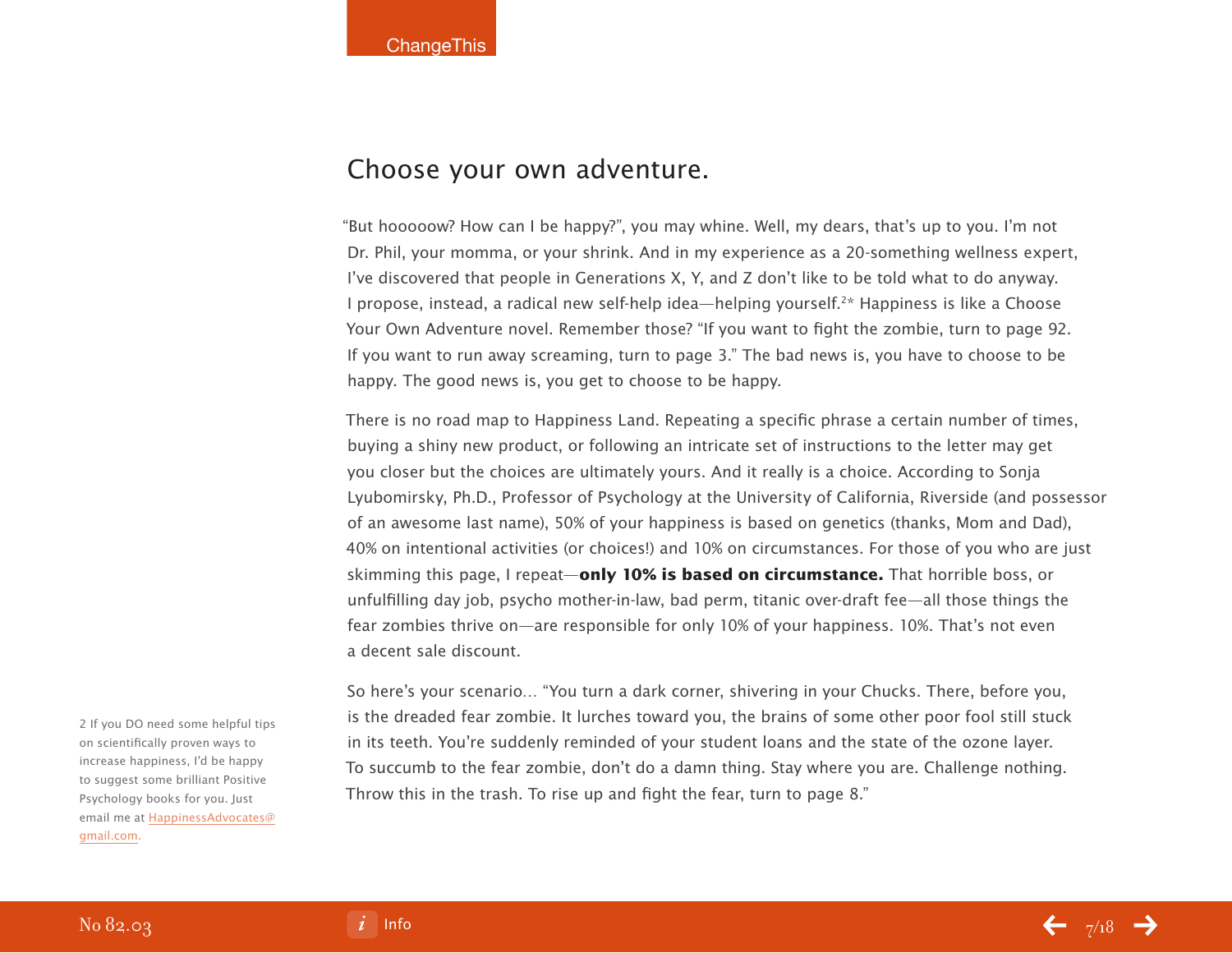### Knocking the Four Horsemen off their high horses.

Remember our worst-case scenario? That's right—the End of Days. How and why the world will cease to be has been a widely debated topic since the Beginning of Days. The first recorded prophecy of Earth's final moments, (the Zoroastrianism eschatology, circa 500 B.C.) predicted the sun would become more spotted and shine less as men became less grateful. Islamic texts suggest the sun will rise in the West instead of the East. The Church of Jesus Christ of Latter Day Saints warns that the sun, moon, and stars won't shine at all. Well, which is it? We can't even all agree about what the sun will be up to. Facing a faceless foe is especially stressful (due to that whole "uncertainty thing"), so for the sake of preparation let's plan on the most common tale. The world will end with the rise of the four horsemen: **War, Famine, Pestilence, and Death.** Lucky for us, science has shown us we can knock those creepy equestrians off their horses one by one.

It's time to fight fire with flowers. It's time to kill zombies with kindness.

**Pestilence, Pessimism, and Other Plagues:** According to Wikipedia, "pestilence" is a death metal band from the Netherlands founded in 1986, a World of Warcraft cheat, and "any epidemic disease that is highly contagious, infectious, virulent and devastating." Since I know nothing about death metal or WoW, let's focus on that last one. And, as I'm not a doctor, let's skip over medical plagues like H1N1 and Malaria and AIDS (hey, I'm making the rules here) and focus on a psychological one our old pal fear from page 2.

Fear, Terror, Dread. According to Dan Baker, Ph.D., author of What Happy People Know, all fear is divided into "fear of not having enough" and "fear of not being enough." Cognitive Behavioral therapists will tell you that one thought reproduces similar thoughts. Get a chain of fears going and before you know it, you have a raging outbreak in your head. And what does Princeton's WordNet Dictionary call "the feeling that things will turn out badly?" Pessimism.

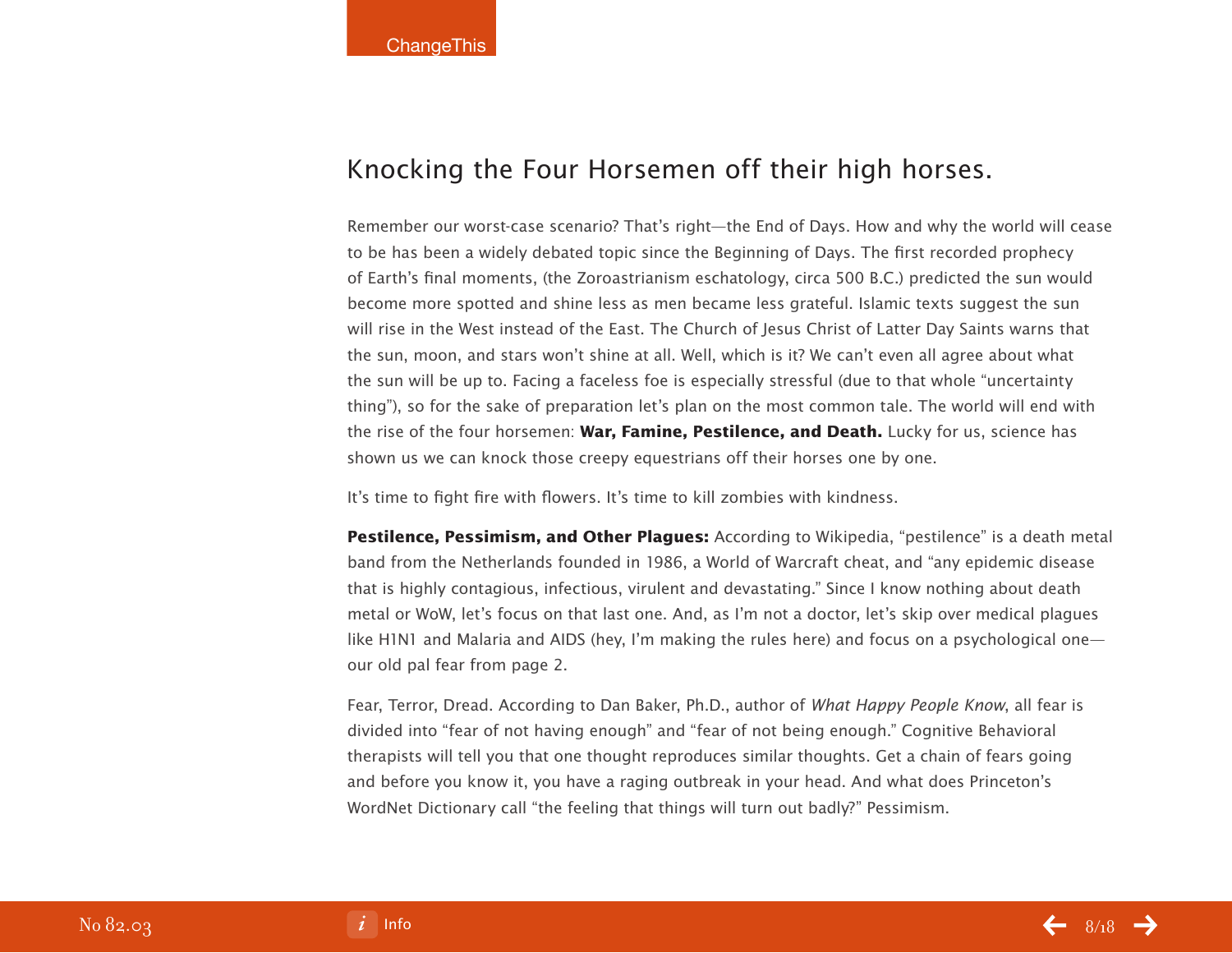Pessimism is fear allowed to run rampant. The antivirus is obvious: *good old optimism.* 

As previously mentioned, we're not talking about the "cock-eyed" variety, but the simple belief that things are going to be okay. It's that famous "glass half-full" or "glass half-empty" mentality.<sup>3\*</sup>

Is the world ruined beyond repair? Did the Black Plague wipe out humanity No more than your stomach explodes when you drink soda and eat Pop Rocks. How do we know? Because we're still here—we persisted and lived to tell the tale.

In the modern blogosphere, Seth Godin devotees will tell you all about the "lizard brain." They'll tell you how the most primitive part of the brain, near the brain stem, created the mental, physical, and emotional response known as "fear" to keep our ancestors alive, by triggering the "fight or flight" response. Godinites will tell you to shut the lizard brain up and replace the fear with constructive action.

Slay "the fear of not having enough" by being grateful for what you have, proactive about what you want, and hopeful for what you will have in the future. Defeat the "fear of not being enough" by becoming an undeniable champion of love, peace, compassion, and kindness.

**War:** "Again and again, we must rise to the majestic heights of meeting physical force with soul force." - Dr. Martin Luther King Jr.

Rather than tap dance on raw nerves, I am not going to say anything about politics. Surviving the Zombie Apocalypse with a flourish is something lefties, righties, and undecidies are all capable of. Instead I'll stick to the war at home—crime. Way back in 1924, in her landmark study of true crime titled "Murder and Its Motives," F. Tennyson Jesse named six main motives for crime: gain, revenge, elimination, jealousy, conviction, and blood lust. I think the effect of "soul force" on these nasty desires is pretty obvious but I'll spell it out anyway. 3 My friend, Matt Gottlieb,

would tell you the air in the glass would make it all full. I think he stole that from a tee-shirt he saw.

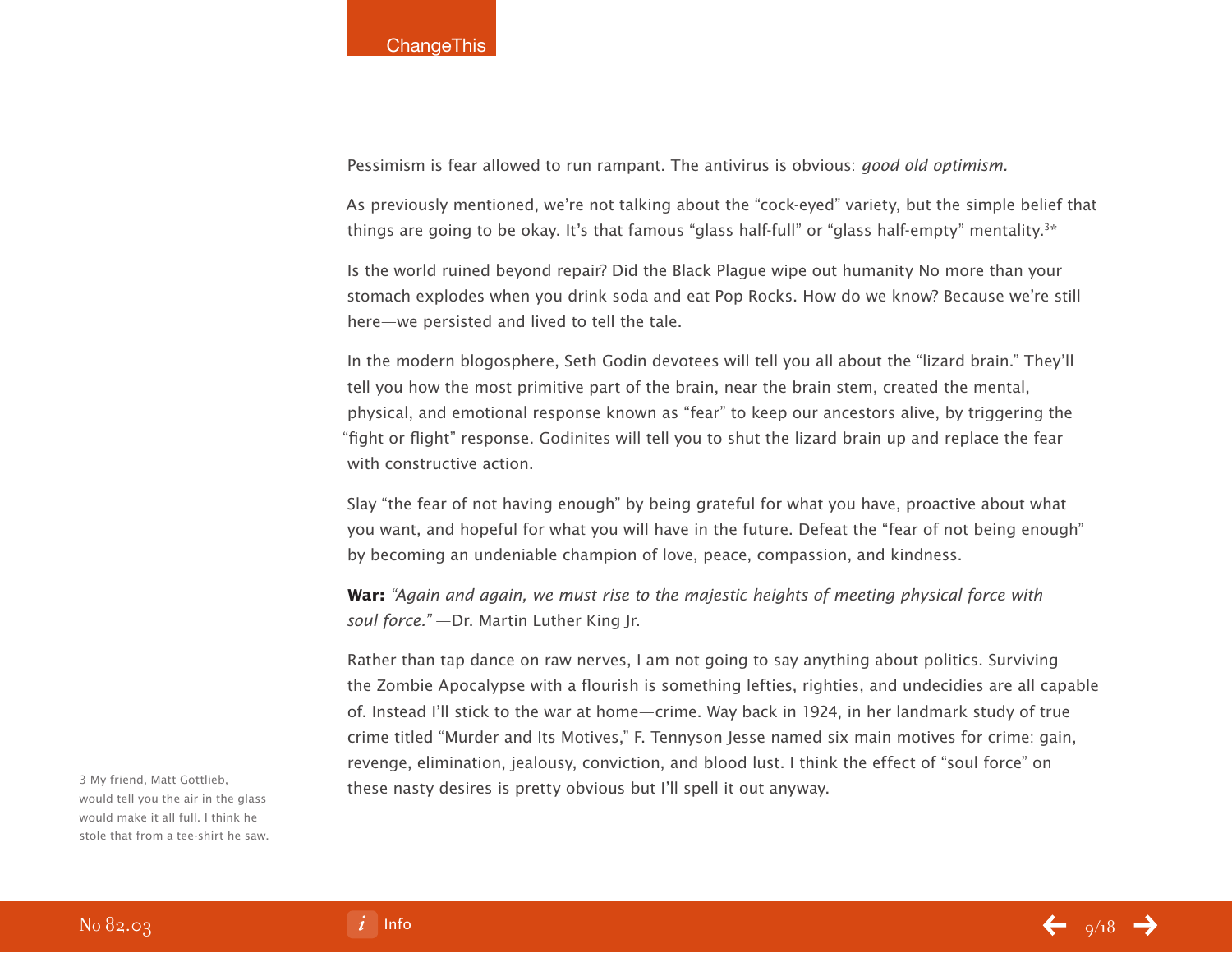Gain? Happy people are happier with what they have, even after extreme loss (Google "mental states of amputees over time"). Revenge? Happiness aids forgiveness and vice versa. Elimination? As I'll discuss later, happy people impact the happiness of those around them, which makes them less annoying, which makes you less likely to want to eliminate them. Jealousy? Happiness and gratitude are closely related. The more you love what you have, the less "coveting thy neighbor's stuff" you'll do. Conviction? Happy people like their lives. They see the good in the world and other people. They are freaking happy. I'd say the likelihood of lovey-dovey feelings and the intense desire to aid humanity causing violent crime is slim to none. And finally, blood lust? Gross. Save that for the zombies.

# It's time to fight fire with flowers. It's time to kill zombies with kindness.

But has this touchy-feely do-goodyness actually been tested on the mean streets? Yes. It has. Matthew Lee, professor of sociology at LSU, found that "vibrant civic climates" rife with volunteerism, community involvement, and entrepreneurial attitude are less likely to experience high crime rates. "When people are disconnected or disenfranchised, the potential for violence escalates." Additionally, over 20 studies have shown the relationship between broken homes and criminal behavior. And to what does John Gottman, world-renowned expert on marital stability and divorce prediction, attribute the breakdown of many marriages? Frequent expressions of antagonism. (Please see above, re: motives of crime. Yuck.) Clearly, the quest for peace begins at home.

According to David Orme-Johnson, PhD, expert in the field of Transcendental Meditation, "Violence in society is caused by the buildup of stress in collective consciousness." So chill out, pal.

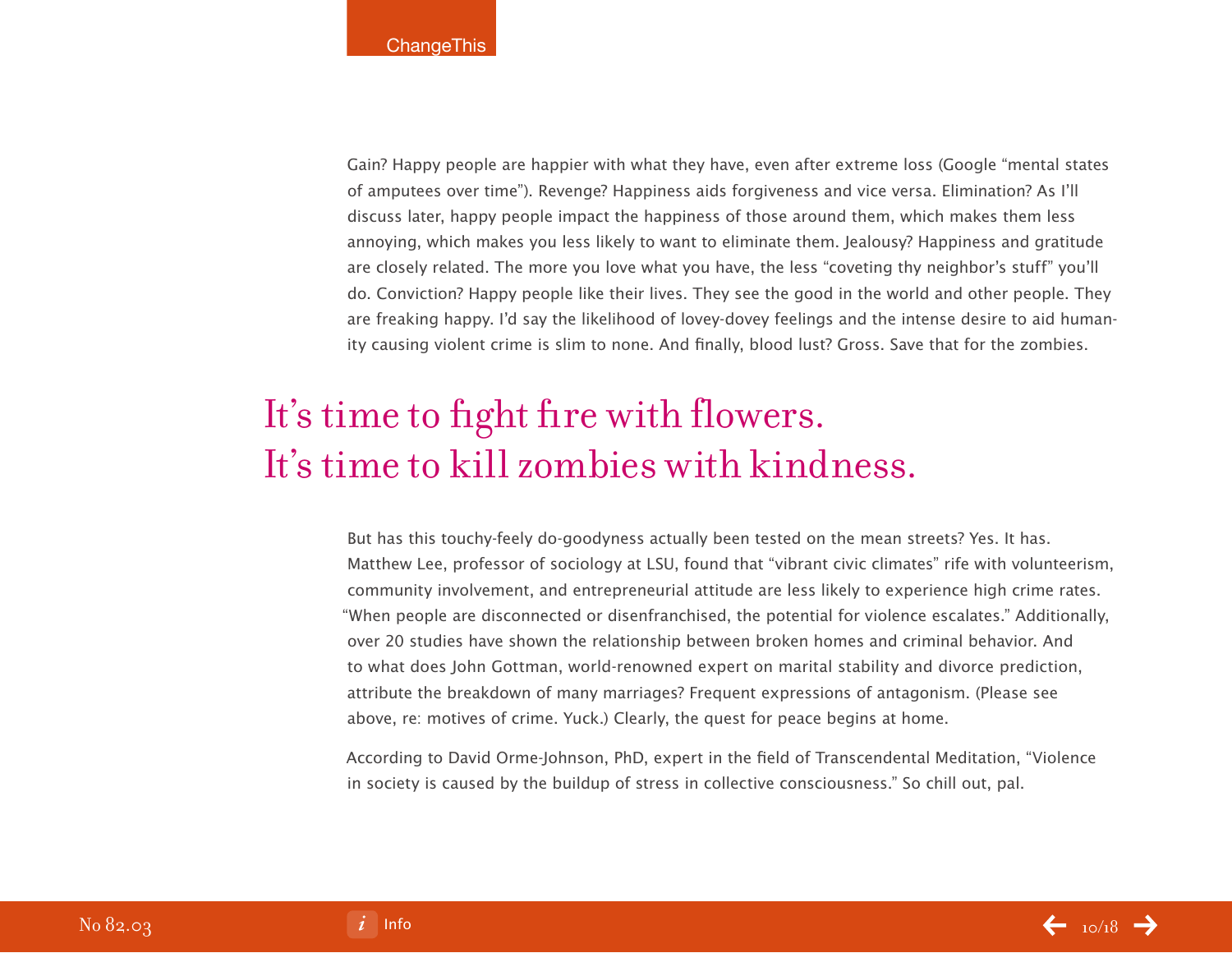The amazing Dr. Tal Ben-Shahar tells his Positive Psychology students (at places like, oh, you know, HARVARD) that "what you appreciate appreciates." Turn your attention to the happier parts of life. Deal with your stress constructively. Quiet your brain for a while. The collective consciousness thanks you.

**Famine:** As I write this, unemployment is a major concern in the US. The word "recession" flies around like an ever-present ping-pong ball of destruction. The bread lines of the 1930s have been replaced by drive-thru lines anxiously awaiting the 99-cent value menu. This, mis amigos, is famine.

Since it's been proven time and time again that money can't buy happiness (there are peasants in other parts of the world who make Kelly Ripa look like Eeyore, and Lotto winners go back to their base level of happiness no matter what), let's focus on that un- (or under) employment issue. Let's think simplistically here. It seems a lot of good could be done if people could A) get a job, B) do a good job, and C) get a better job. For that, we turn to our old pal, Happiness.

**1. Get a job.** For expert advice on getting a JOB in the USA, I turned to USAJOBS. And what do you think they said is "the key to winning in an interview?" A positive attitude. Although experience and credentials are still important, many customer service-oriented companies are following a strict "Hire for Attitude, Train for Skill" policy. According to Samuel Greengard of Workforce Management, Southwest Airlines is a prime example. They seek out "the perfect blend of energy, humor, team spirit and self-confidence" by watching how potential employees interact with each other. They rule people out based on attitude alone, even before the first round of interviews.

**2. Do a good job.** According to self-proclaimed Chief Happiness Officer Alexander Kjerulf's brilliant article "Top Ten Reasons Why Happiness is the Ultimate Productivity Booster," happy people work better with others, handle problems better and with less complaining, have more energy and vitality, learn faster, are more motivated, and make better decisions. BOOYAH! Nuff said (Thanks, Alexander.)

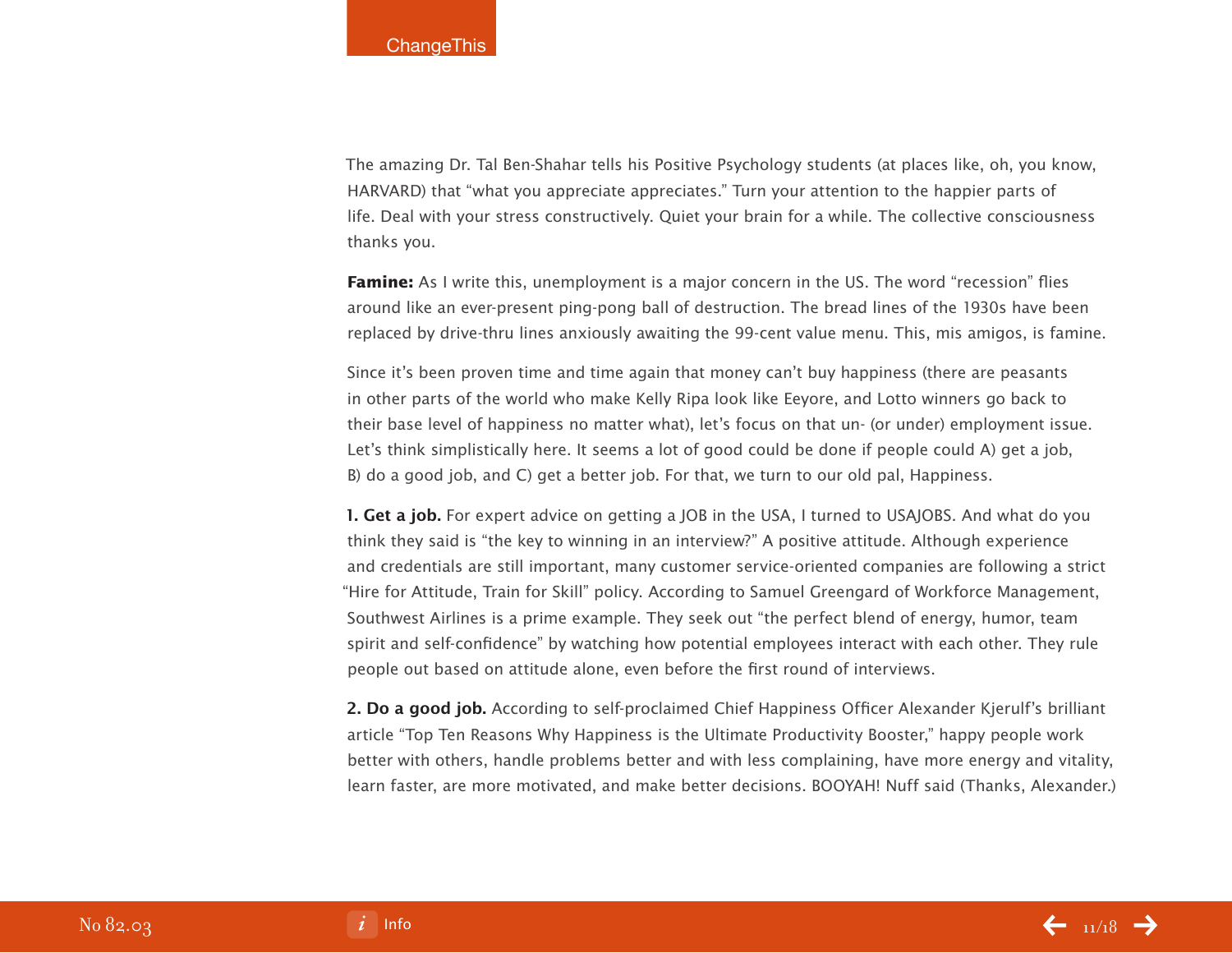**3. Get a better job.** Feel like climbing the corporate ladder or striking out on your own rebel path? Both take creativity and guts. According to the research of Teresa Amabile, "There seems to be a cognitive process that gets set up when people are feeling good that leads to more flexible, fluent, and original thinking, and there's actually a carryover, an incubation effect, to the next day." Did you get that? One day of happiness spawns two days of creativity. I'm not an economist, but that sounds like a damn good deal to me.

For the in-between-jobs times, heed the words of Carol Graham (the person who studied happy peasants), "The bottom line is that people can adapt to tremendous adversity and retain their natural cheerfulness, while they can also have virtually everything—including good health—and be miserable."

**Death:** I saw this play once where Death was personified as a good-looking guy in suspenders who breathed heavily (in a good way) and told stories about the Sun. In that instance, Death was so hot. But, since most of us see Death as more of the Harry Potter Dementor/meets the Grim Reaper/meets your 3rd grade substitute math teacher variety, let's have Happiness take a crack at it, too.

I'm sorry, but Happiness will not make you immortal. Will you settle for living a longer, healthier life? Okay. Good.

## Pessimism is fear allowed to run rampant. The antivirus is obvious: good old optimism.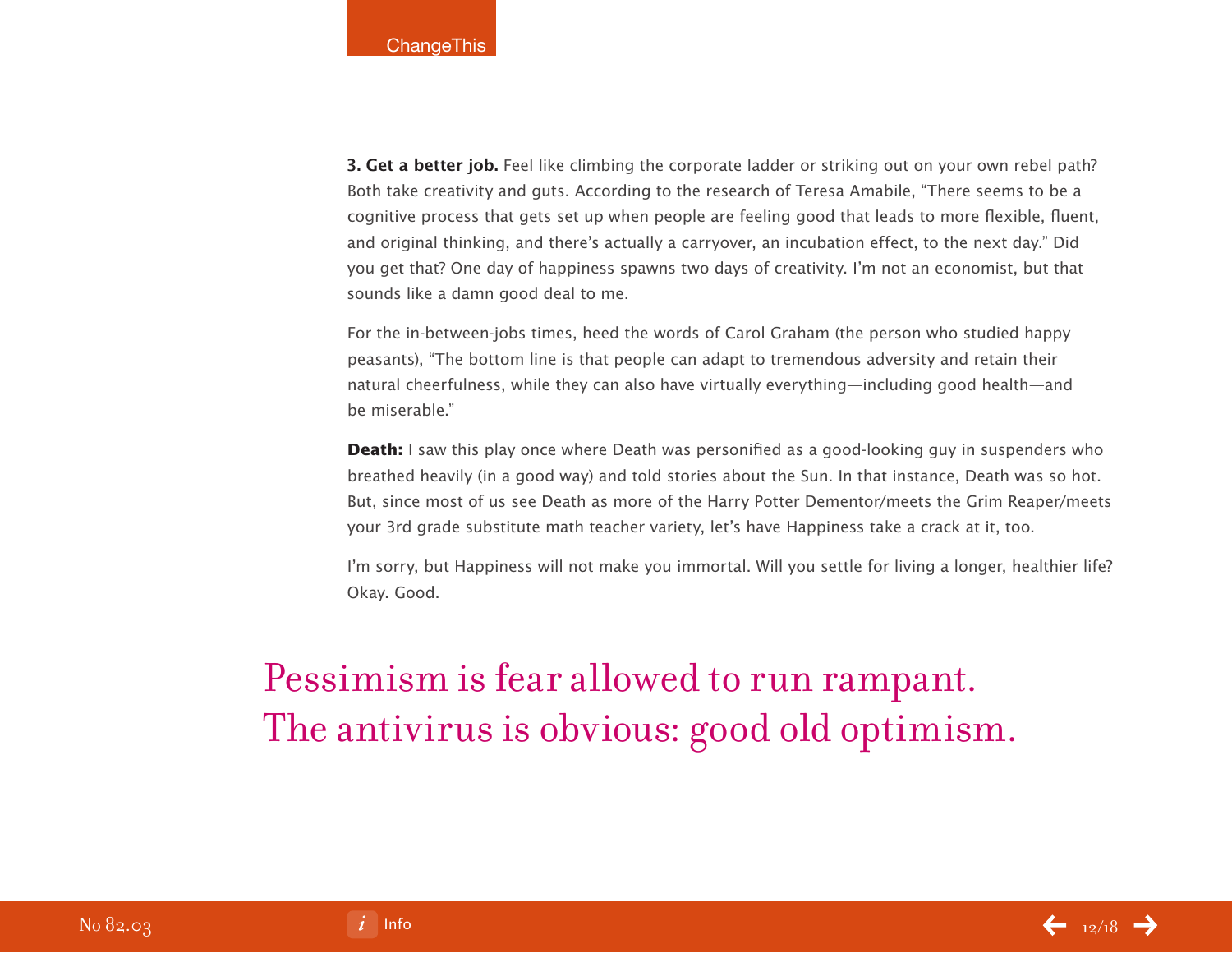People's Exhibit A: Deborah Danner, David Snowdon, and Wallace Friesen of the University of Kentucky read the autobiographical essays of 180 nuns born before 1917 (which sounds like a huge snooze-fest to me.) They scored these essays based on how many sentences contained positive words and how many contained negative words. In the 1990s, after about 40% of the nuns had died, they found that the happier nuns lived an average of 10 years longer than the Negative Sister Nancies.

People's Exhibit B: "Benefit Finding," which is one part "whatever doesn't kill you makes you stronger: and one part "always look for the silver lining," has been shown to have a phenomenal effect on AIDS patients. The Bower study of 1998 reported that benefit finding caused a lower mortality rate in AIDS survivors mourning a loss. The Milam study of 2004 found that positive change increased immune function overall.

People's Exhibit C: Some crazy researchers named Redelmeier and Singh found that Academy Award winners live an average of four years longer than nominees, and repeat winners live slightly longer than one-time winners. (Jack Nicholson and Meryl Streep are going to outlive us all. Get over it.) What does that mean for you and me? According to Christopher Peterson's Primer in Positive Psychology, "The psychological experience of success and victory may add years to someone's life."

Closing Argument: Happy people are less likely to turn to addictions for stress-relief and escape. That cuts down on smoking, drinking, and drug-related deaths BIG TIME. And with that, the Happiness Defense rests, your Honors.

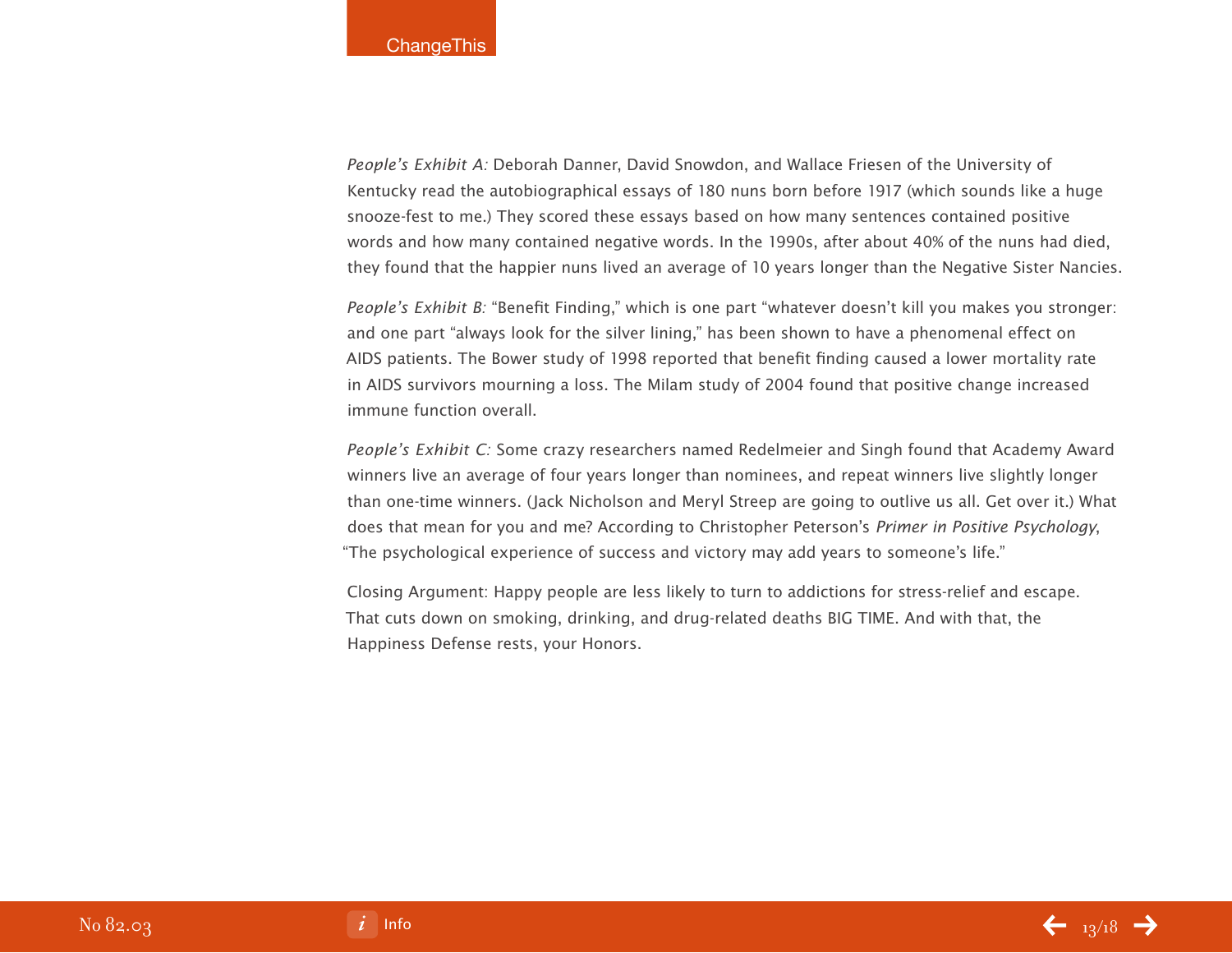#### Wait a minute. I was promised zombies!

Distilled from the finest ancient texts on zombie survival, hand-crafted after years of late-night viewings of Night of the Living Dead (the original, of course), I present to you the Happiness Advocates 3 Step Process For Not Getting Your Brain Eaten.

**1. Be prepared.** The other experts will tell you to have a survival pack (bandages, flash lights, power tools) at the ready. Well sure, but emotional preparedness is equally important. I've previously discussed how happiness makes you more creative, productive, and optimistic. Hell, it will even help you run faster. Happiness guarantees you bring your A-Game to the fight.

**2. Keep moving.** The other experts will tell you to find a high powered automobile, stock up on gas, and get out of Dodge. Rock on, but not getting stuck in an emotional rut is equally important. Will a zombie hesitate to attend your pity party? No. It will eat you. The science shows us that happy people bounce back from trauma faster. The happier you are during the initial outbreak of zombie plague, the easier it will be for you to face your nasty negative emotions, deal with them, and move on.

**3. Don't go it alone.** The other experts will tell you you're more likely to survive in a small group than on your own, and I entirely agree. According to a recent Japanese study of 12,000 people, spending time with like-minded people can boost your immune system and lower your risk of cardiovascular and circulatory diseases. Other happy people help you live longer. They will guard your fort while you take a nap and hold your hand when you're scared. Plus, you'll need them for repopulation purposes when all is said and done.

If all else fails, find an island. Zombies lack the muscle control to swim and the gases in their decaying bodies will cause them to float. Bring supplies for a rockin' beach party and you've got it made in the shade.

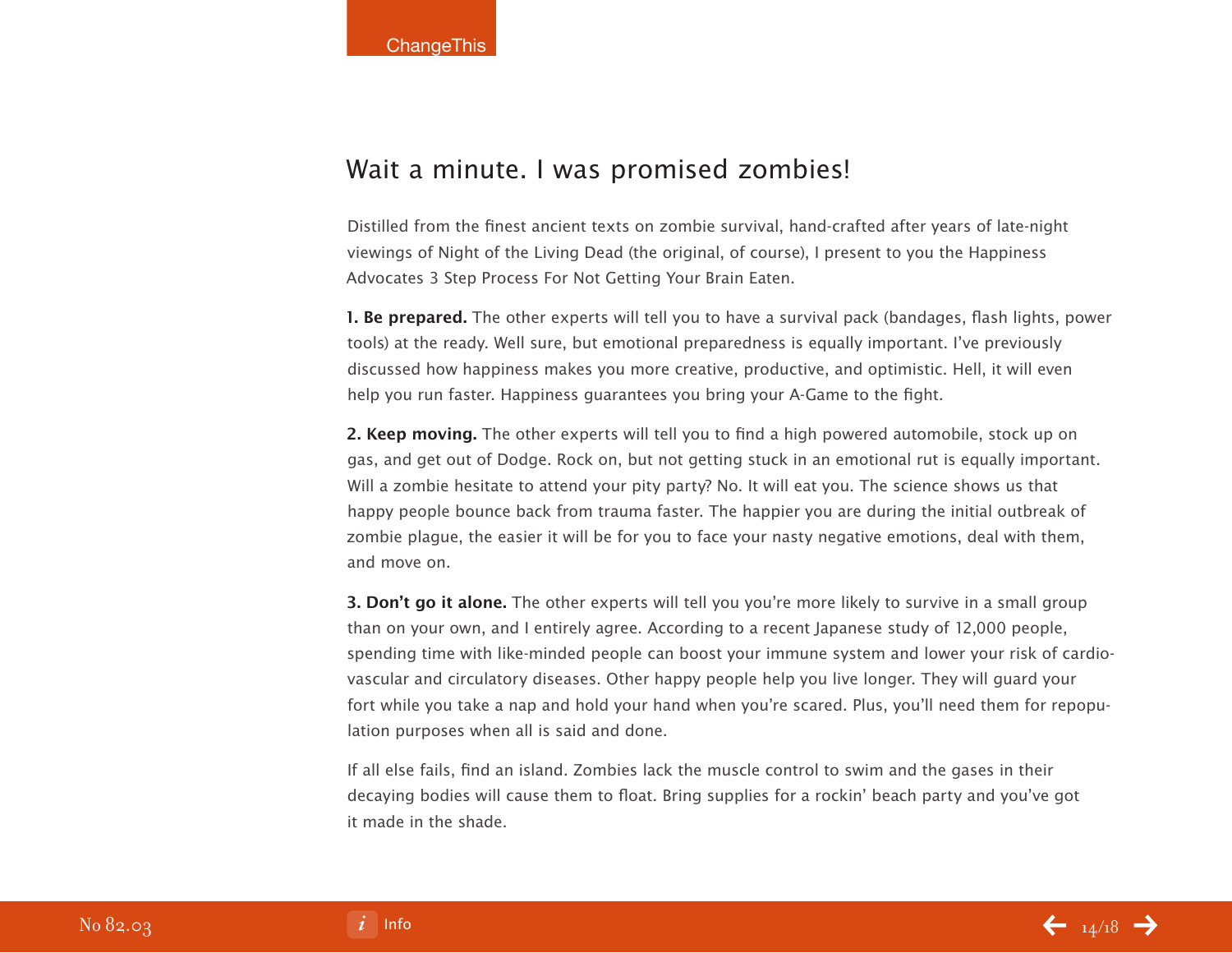And in case you're sore at me for the amazing simplicity of my zombie survival plan: Happiness will save you from **Pirates.** Pirates are driven by greed. Happy people are generous. Give them what they want and they are less likely to beat your booty. (Get it?) Happiness will save you from **Samurai.** Samurai are obsessed with honor. Tell them all about the your kickass do-gooding and you'll decrease the odds of them carving you up by at least 37%. Happiness will save you from **Robots.** Robots don't have hearts. Think with yours and they'll fry their mother-boards trying to figure you out. And if all else fails, play showtunes. According to Disney Pixar's WALL-E, robots just love their movie musicals.

### But, alas, I'm only one zombie slayer!

Not so, my brave bold friend. You're **contagious.**

83.4% of zombie flicks start with some kind of epidemic.<sup>4</sup> The dreaded virus comes, and BAM!the walking dead take over. Oh, and that vaccine that should save humanity? Well it's either in some top-secret lab you can't get to, or it's what's turning your pals into mind-munching corpse-people.

You are now "Patient Zero" for a brand new kind of outbreak: the Ease Epidemic.<sup>5</sup> Every time you act you infect someone near you. It's its not science-fiction fantasy, and it's certainly not touchy-feely hocus-pocus.

This virus is 100% legit. Harvard said so.

4 This percentage is entirely bogus. Sorry.

5 For more information about the Ease Epidemic and the science of emotional contagion, please visit [www.ImContagious.com.](http://www.imcontagious.com/)

Behold the Framingham Heart Study—here in a dainty abridged format (Google it for all the juicy details). This study by Harvard Medical School and the University of California, San Diego studied the health and happiness of 5,000 people over a 20 year span. By pinpointing the



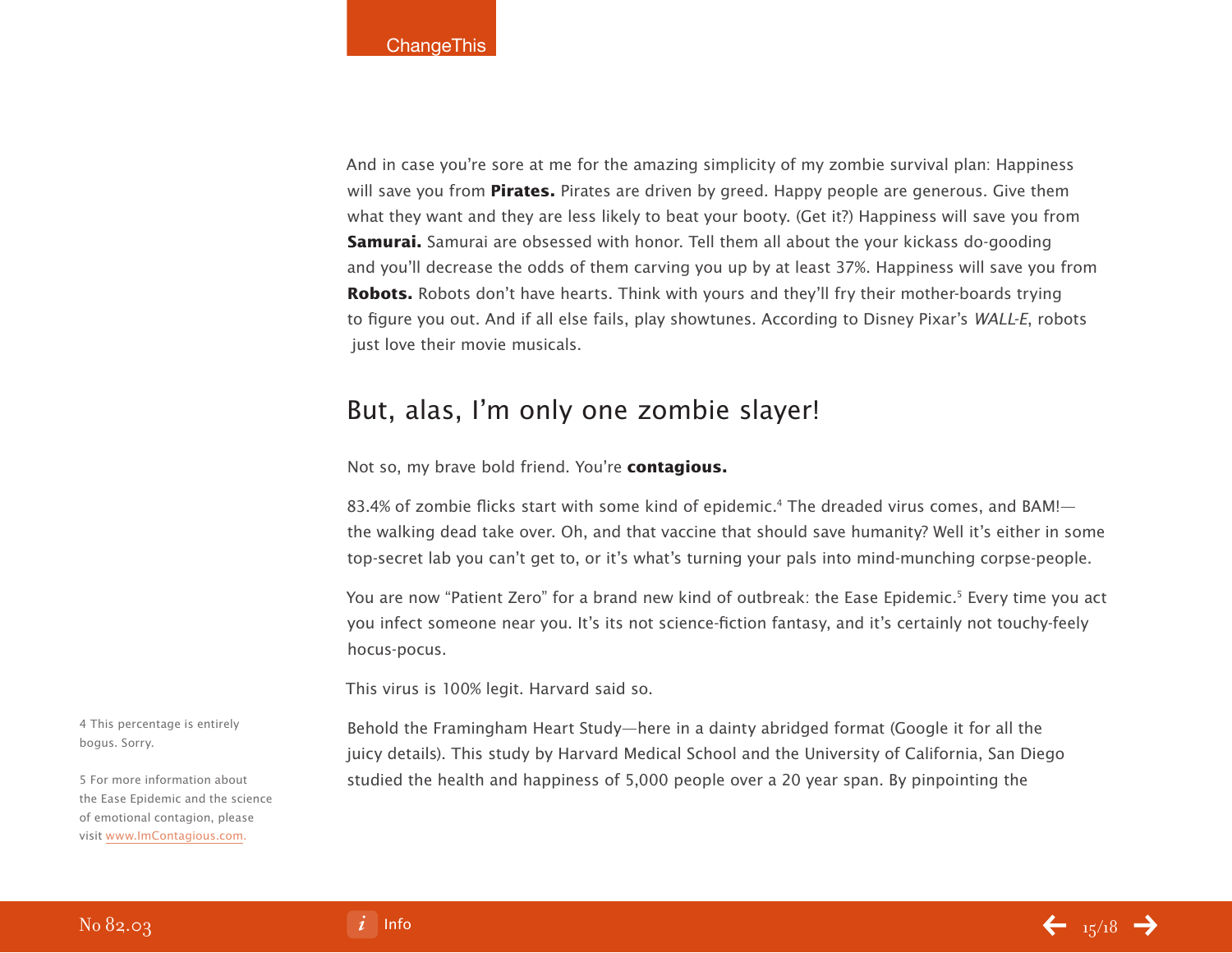happiest and healthiest people and considering their relationships to each other, they found that one person's happiness can trigger results up to three degrees in close proximity. So my happiness influences my mother's, which influences her best friend's, which influences her neighbor's. So my mom's bestie's neighbor (whom I have never met) is influenced by my good mood! (You're welcome.)

And the truly super-duper awesome news is sadness doesn't have the same spreading power.

## Every time you act you infect someone near you.

### Safety in numbers. Or, is there anyone alive out there?

Haven't you always wanted to be that person that everyone turns to when zombies are beating down the door? Late at night when you're plotting your escape plan, haven't you dreamt of leading everyone you love to safety and looking completely kick-ass along the way?

Become a Happiness Advocate. Own your own awesomeness. Defeat fear at every turn. Kill zombies with kindness. This is your chance. Smile. Hug. Celebrate. High-five. Compliment. Share. Play nice. Email me. Tell me how we can support each other, thrive together, and throw one hell of an afterparty. Your community will be affected and respond accordingly. Sidekicks will flock to you. Damsels/ Dudes in distress will think you're wildly attractive. It's science. They just can't help it.

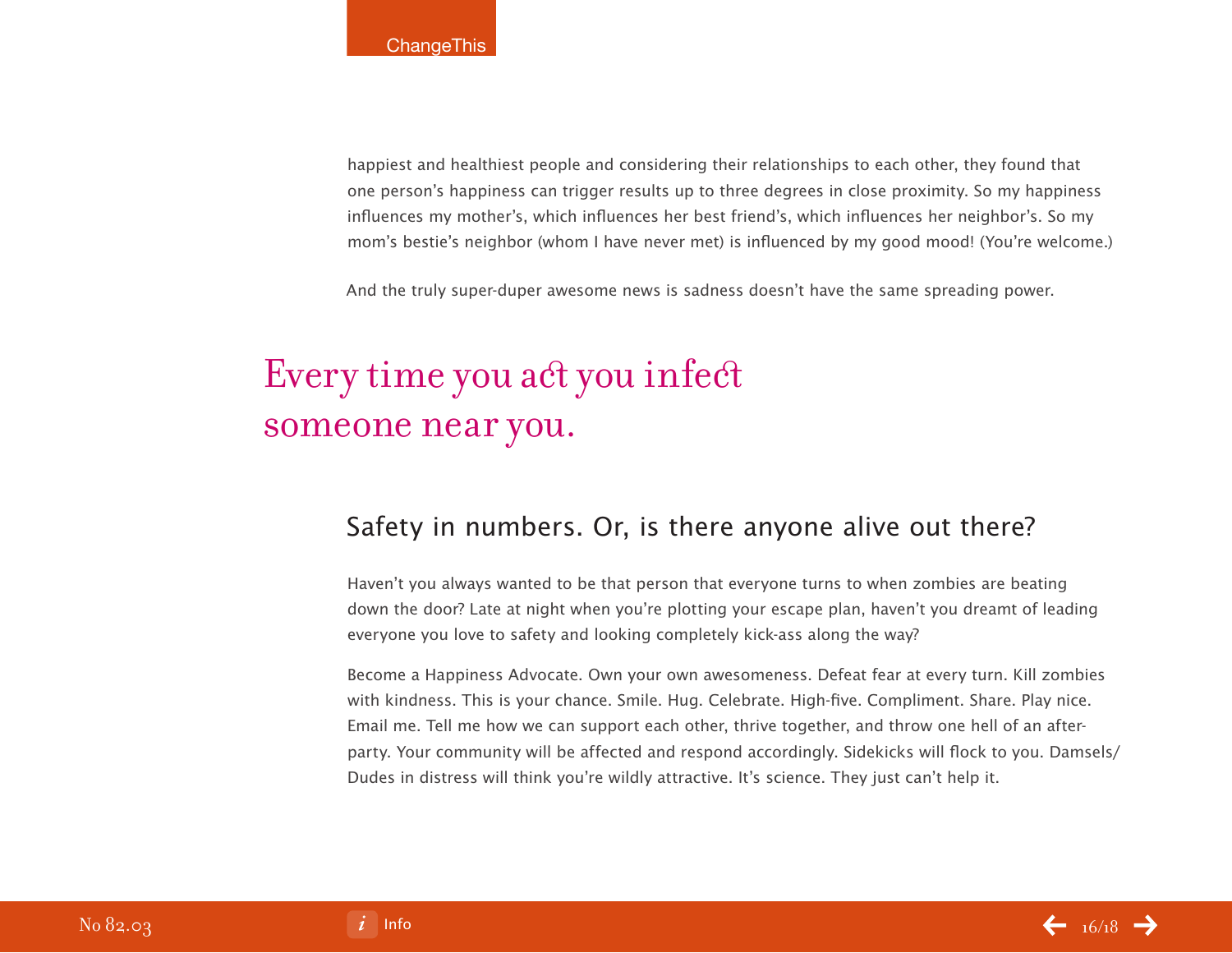## What if I'm wrong?

"But Annie," you may be thinking, "what if you're wrong about these fear zombies?" Due to the cosmic nature of my subject matter, I fully admit I could be. Nobody bats 1000% when it comes to prophecy. Remember Y2K? What a snore that turned out to be.

So if you're reading this and I've been debunked:

A. The world hasn't ended. The fear zombies didn't attempt hostile takeover. The polar ice caps refroze, and robots turned out just like Rosie on The Jetsons. At his Rally to Restore Sanity, my favorite philosopher Jon Stewart said, "These are hard times, not End Times." To that I simply say, "If so, awesome. Rock on."

B. The world is ending and there is nothing we can do about it. Meteors are headed straight for us or a supreme being is tired of watching our earthly reality show. Well, then, at least we tried. And at least we made our last few days a little brighter.

But if I'm right (and I am), in the immortal words of dork icon Frodo the Hobbit, "I'm glad to be here with you Sam, here at the end of all things." If I'm wrong, I call upon the words of REM once more, "It's the end of the world as we know it, and I feel…" content, ready and oh-so-very-fine.

#### **How do you feel?**